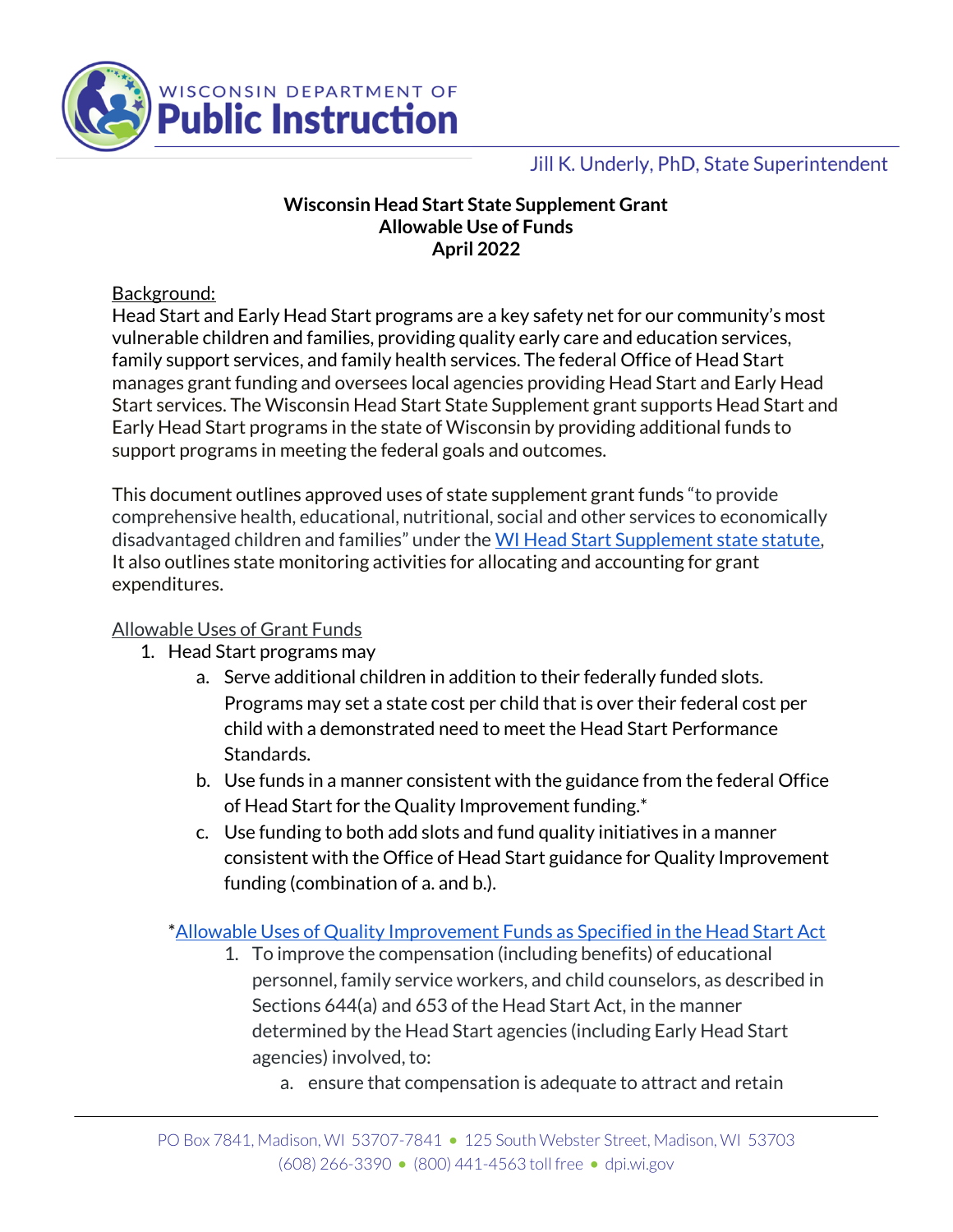Page 2

qualified staff for the programs involved in order to enhance program quality;

- b. improve staff qualifications and assist with the implementation of career development programs for staff that support ongoing improvement of their skills and expertise; and
- c. provide education and professional development to enable teachers to be fully competent to meet the professional standards established under Sec. 648A(a)(1) of the Act, including
	- i. providing assistance to complete postsecondary course work;
	- ii. improving the qualifications and skills of educational personnel to become certified and licensed as bilingual education teachers, or as teachers of English as a second language; and
	- iii. improving the qualifications and skills of educational personnel to teach and provide services to children with disabilities.
- 2. To support staff training, child counseling, and other services necessary to address the challenges of children from immigrant, refugee, and asylee families; homeless children; children in foster care; limited English proficient children; children of migrant or seasonal farmworker families; children from families in crisis; children referred to Head Start programs (including Early Head Start programs) by child welfare agencies; and children who are exposed to chronic violence or substance abuse.
- 3. To ensure that the physical environments of Head Start programs are conducive to providing effective program services to children and families, and are accessible to children with disabilities and other individuals with disabilities.
- 4. To employ additional qualified classroom staff to reduce the child-toteacher ratio in the classroom and additional qualified family service workers to reduce the family-to-staff ratio for those workers.
- 5. To ensure that Head Start programs have qualified staff that promote the language skills and literacy growth of children and that provide children with a variety of skills that have been identified, through scientifically-based reading research, as predictive of later reading achievement.
- 6. To increase hours of program operation, including